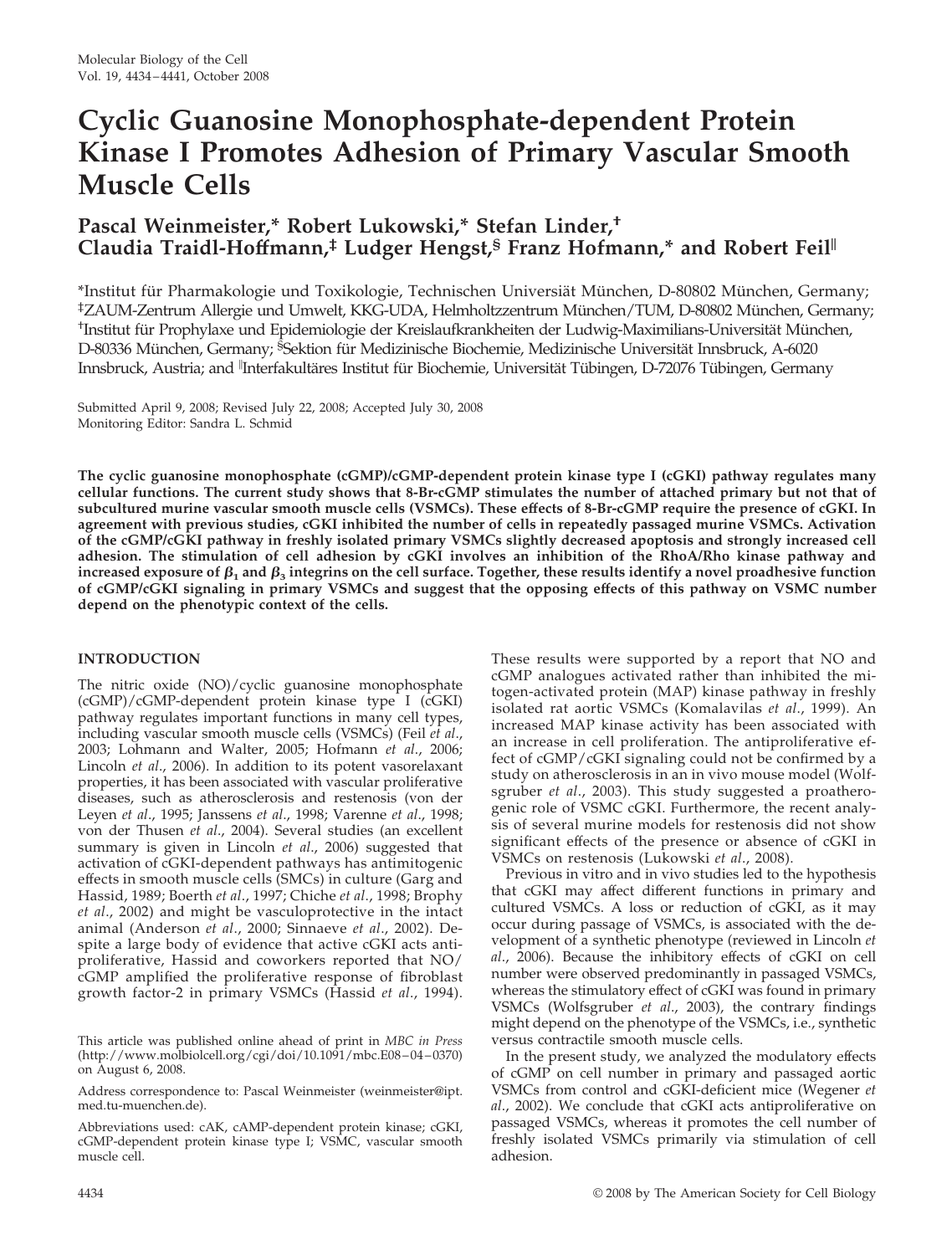# **MATERIALS AND METHODS**

#### *Materials*

8-Bromoguanosine-3, 5-cyclic monophosphate was purchased from Biolog (Hayward, CA), U-46619 was from Alexis Laboratories (San Diego, CA), and H1152 was from Calbiochem (San Diego). Blocking antibodies against  $\beta_1$  and  $\beta_3$  integrins (Schultz and Armant, 1995; Ridger *et al.*, 2001) were purchased from Biolegend (San Diego, CA) (CD29, CD61). All other reagents and chemicals were purchased from Roth (Karlsruhe, Germany), Invitrogen (Carlsbad, CA), or Sigma-Aldrich (St. Louis, MO).

## *Mouse Breeding*

Wild-type, heterozygous, and homozygous cGKI knockout mice were obtained as described previously (Pfeifer *et al*., 1998; Wegener *et al*., 2002; Weber *et al*., 2007). The animals used in this work were generated from heterozygous cGKI<sup>+/L-</sup> mice on a 129/Sv genetic background (Wegener et al., 2002). VSMCs isolated from wild-type  $(cGKI^{+/-})$  and heterozygous  $(cGKI^{+/-})$ mice showed identical results, and they were thus used as controls (ctr). Animals were handled according to German animal protection law.

#### *Cell Culture*

Aortic VSMCs were isolated from control mice (cGKI<sup>+/+</sup> and cGKI<sup>+/L-</sup>) and cGKI knockout (ko) mice (cGKIL $^{-1}$ ) by enzymatic digestion and grown in DMEM (Invitrogen) supplemented with 10% fetal calf serum (FCS) (Invitrogen) and 1% Pen/Strep (Invitrogen) at 37°C and 6% CO<sub>2</sub> as described previously (Kuhbandner *et al*., 2000; Wolfsgruber *et al*., 2003). To establish subcultures, primary VSMCs were grown to 80–90% confluence, trypsinized, counted, and replated at a density of 200,000 cells/100-mm cell culture dish for further passaging.

#### *Determination of Cell Number*

To determine the cell number of attached cells, VSMCs were plated in 96-well plates (primary cells at 20,000 cells/well and passaged cells at 5000 cells/well) and cultured for 3 d in the absence and presence of drugs. If not stated otherwise, drugs were added before plating. The number of attached cells was determined by the CellTiter 96 AQ–NonRadioactive Cell Proliferation Assay (MTS assay) (Promega, Madison, WI), which is an indirect method of cell quantification and involves the bioreduction of a tetrazolium salt by living cells to a colored formazan product. The assay was used according to the manufacturer's protocol. Briefly, after cells were washed once with serumfree medium, 100  $\mu$ l of serum-free medium was added to each well followed by 20  $\mu$ l of MTS solution and incubation at 37°C and 6% CO<sub>2</sub>. The OD<sub>495</sub> was measured after 30 and 60 min by using a plate reader (Titertek Multiscan MCC/340; Titertek, Huntsville, AL). To validate the results obtained with the MTS assay, the toluidine blue (TB) assay was performed subsequently to the MTS assay by using the same wells. Staining of cells with TB is a more direct measure of cell number compared with the MTS assay. Cells were fixed and stained with TB solution (0.5% TB, 2% formaldehyde, and 0.2% glutaraldehyde in phosphate-buffered saline [PBS]) for 10 min at room temperature. Then, excessive TB solution was removed by five successive washing steps with PBS. Finally, the cells were destained in 100  $\mu$ l of 1% SDS, and the OD<sub>620</sub> was measured. Both assays gave comparable results, supporting the significance of our experiments. To analyze integrin-mediated adhesion, integrin blocking antibodies were added to the cells before plating. For each experiment a 24-well plate was treated accordingly to confirm the obtained values by microscopy.

For the analysis of cell attachment kinetics, freshly isolated VSMCs from control and cGKI-deficient animals were seeded at a density of 125,000 cells/ml in a  $\mu$ -Dish<sup>35 mm, low</sup> with Grid-500 (ibidi) in the absence and presence of 100  $\mu$ M 8-Br-cGMP. Pictures were taken 4 h after seeding the cells and subsequently every 24 h. Five representative fields of view were analyzed for each condition and point in time.

#### *Time-Lapse Microscopy*

Freshly isolated VSMCs (125,000) were cultured in a 24 well plate for each condition in 1 ml of  $CO_2$ -free medium (Invitrogen) supplemented with  $10\%$ FCS, 2 mM L-glutamine, and 1% Pen/Strep. Cell kinetics was recorded for 72 h in the absence and presence of 1 mM 8-Br-cGMP. Recording was started 4 h after seeding to allow sedimentation of the cells. The microscope stage and the surrounding were kept at 37°C.

#### *RhoA Activity Assay*

RhoA activity was determined by the G-Lisa assay (Cytoskeleton, Denver, CO) according to the manufacturer's manual. To stimulate RhoA activity, cells were treated with the thromboxane mimetic U-46619 at 3  $\mu$ M for 5 min before lysis.

## *Flow Cytometry*

To detect apoptotic cells, a human annexin V fluorescein isothiocyanate (FITC) kit (Bender MedSystems, Vienna, Austria) was used according to the manufacturer's protocol. Briefly, freshly isolated primary VSMCs were incubated in a Falcon tube (200,000 cells/ml) in DMEM supplemented with 10% FCS at  $37^{\circ}$ C and  $6\%$  CO<sub>2</sub> in the absence and presence of 1 mM 8-Br-cGMP. Immediately after isolation, and after 4, 6, 10, and 24 h, aliquots of 100,000 cells were taken, stained with FITC-labeled annexin V and propidium iodide (PI), and subjected to flow cytometry by using a FACSCalibur (BD Biosciences, San Jose, CA). Cells (10,000) of each sample were counted, and data were analyzed with Cell Quest Pro (4.62). Annexin V-positive and PI-negative cells were considered apoptotic and used for statistical analysis.

To analyze integrin exposure on the cell surface, freshly isolated primary VSMCs were incubated for 24 h in DMEM supplemented with 10% FCS at  $37^{\circ}$ C and  $6\%$  CO<sub>2</sub> in the absence and presence of 1 mM 8-Br-cGMP. Then, 150,000 cells were stained with antibodies against  $\beta_1$  or  $\beta_3$  integrins followed by a secondary FITC-labeled antibody and flow cytometry (in 5% FCS in PBS, pH 7.4). Dead cells were excluded by PI staining. Cells (10,000) per sample were counted, and data were analyzed with CellQuest Pro 4.62 (BD Biosciences).

#### *Immunocytochemistry*

Cells were plated on glass coverslips in a 24-well plate at a cell density of 100,000 cells/well. After 2 to 3 d of culture, cells were washed twice with PBS and fixed in 3.7% Formalin in PBS. Subsequently, cells were permeabilized<br>with ice-cold (–20°C) acetone for 5 min, washed with 1% bovine serum albumin in PBS and incubated with 5% normal goat serum in PBS for 10 min. VSMCs were stained for vinculin (Sigma-Aldrich) for 45 min. After three washing steps, cells were incubated with an appropriate fluorescence-labeled secondary antibody (Alexa 488) for 30 min. For F-actin staining, cells were stained with rhodamine-phalloidin (Invitrogen). After staining, the cells were embedded in Mowiol (Calbiochem) with *p*-phenylendiamine (Sigma-Aldrich). Photomicrographs were taken with a confocal microscope (TCS NT [Leica, Wetzlar, Germany] or LSM 510 [Carl Zeiss, Jena, Germany]).

#### *Western Blot*

To analyze the phosphorylation of vasodilator-stimulated phosphoprotein (VASP), 100,000 cells/well were seeded in a six-well culture plate. Cells were grown to 80–90% confluence, and then they were serum starved for 48 h and treated with different compounds for 30 min in serum-free medium. Cells were harvested with lysis buffer (21 mM Tris HCl, pH 8.0, 0.7% SDS, 1.7%  $\beta$ -mercaptoethanol, and 0.2 mM phenylmethylsulfonyl fluoride) followed by Western blot analysis using antibodies for cGKI (Pfeifer *et al.*, 1998), β-actin (Abcam, Cambridge, MA), and VASP (Alexis Laboratories). For detection of RhoA (Santa Cruz Biotechnology, Santa Cruz, CA) expression, primary VSMCs were cultured for 3 d in the absence and presence of 100  $\mu$ M 8-Br-cGMP.

#### *Statistics*

If not otherwise reported, experiments were reproduced at least three times with similar results. Data are presented as mean  $\pm$  SEM (n = 6–8) per experiment. Most data were analyzed with Origin Pro 6.1 software (Origin-Lab, Northampton, MA). To compare groups, an unpaired Student's *t* test was used. Apoptosis was analyzed by two-way analysis of variance by using the Prism 4.0 software (GraphPad Prism Software, San Diego, CA). Significance levels were ns, not significantly different; and  $*$ ,  $**$ , and  $***$  denote significant differences at  $p < 0.05$ ,  $p < 0.01$ , and  $p < 0.001$ , respectively.

# **RESULTS**

#### *cGKI Promotes Recovery of Primary VSMCs in Culture*

Murine primary aortic VSMCs were incubated under standard culture conditions. The number of cells was compared after 72-h incubation in the presence of different compounds. The number of viable attached cells was determined by using a colorimetric NonRadioactive Cell Proliferation Assay (CellTiter 96 AQ; Promega) and toluidine blue staining. Quantitative results were confirmed by microscopy (e.g., Figure 2B), which could exclude increase in cell size as major cause for increased cell number. Concentrations of 0.1 and 1 mM 8-Br-cGMP were chosen for cell treatment according to a dose–response curve of 8-Br-cGMP on cell attachment (Supplemental Figure 1).

The number of murine primary aortic VSMCs was not affected by the presence or absence of cGKI under standard culture conditions (Supplemental Figure 2), indicating that cGKI is dispensable for basal adhesion. Addition of the membrane-permeable cGMP analogue 8-Br-cGMP significantly increased the number of primary VSMCs in the pres-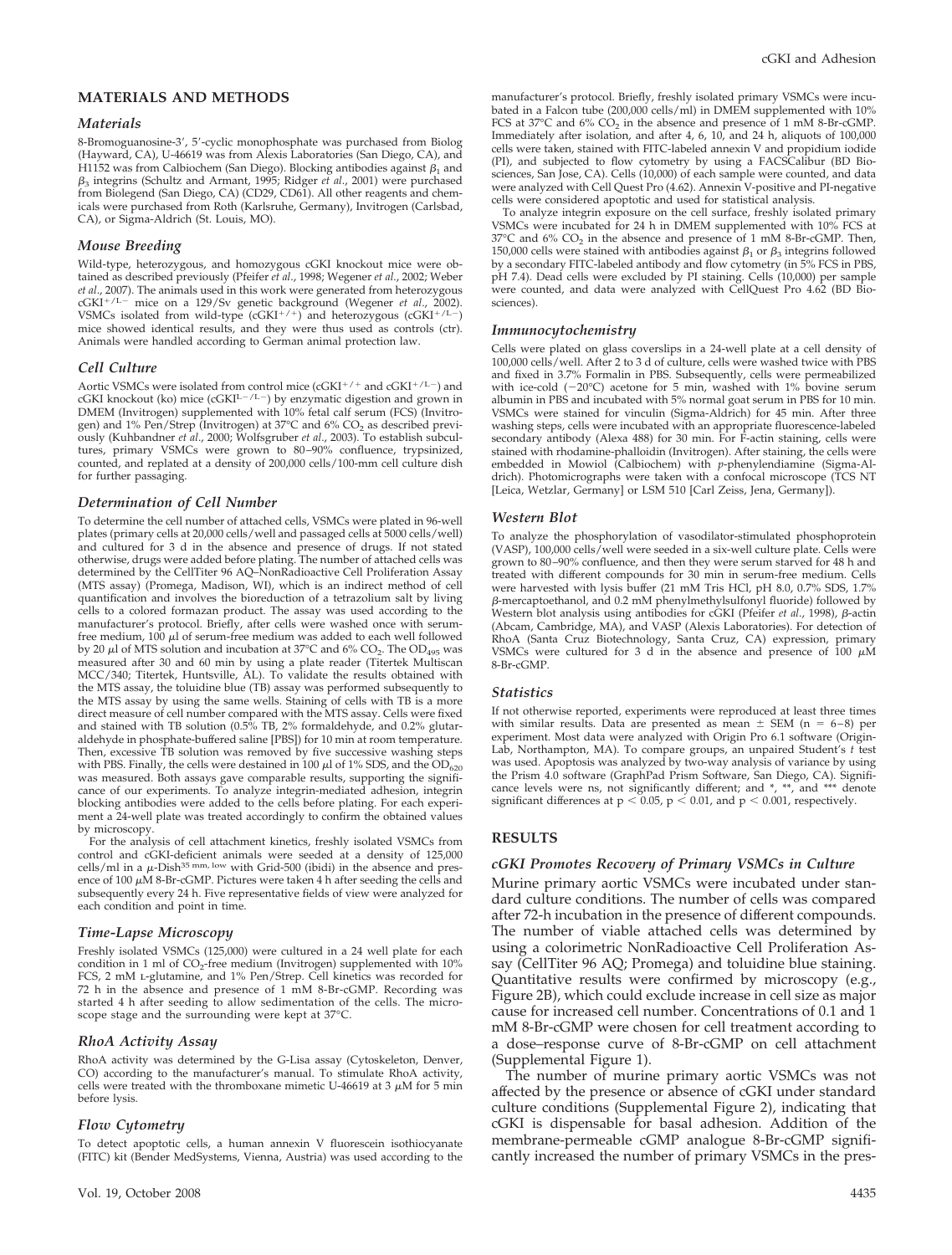

Figure 1. Cell culture of control (ctr) and cGKI-deficient (ko) primary and subcultured VSMCs. Number of attached cells of primary (A) and subcultured passage 5 (B) VSMCs. Cell number was measured in the absence  $(H_2O)$  and presence of 8-Br-cGMP (100  $\mu$ M) or 8-Br-cAMP (100  $\mu$ M) and normalized to control conditions (H<sub>2</sub>O). (C) cGKI-mediated growth of VSMCs in culture. Growth performance of primary (P0) up to passage 11 (P11) VSMCs in response to 8-Br-cGMP (100  $\mu$ M) (MTS assay). Cell number was normalized to control. (D and E) Phosphorylation of VASP in response to 8-BrcGMP (100  $\mu$ M) and 8-Br-cAMP (100  $\mu$ M) in primary (D) and subcultured passage 5 (E) VSMCs. An antibody against cGKI was used to demonstrate the presence and absence of cGKI protein. Akt was used as loading control. See *Materials and Methods* for further details.

ence but not in the absence of cGKI (Figure 1A). Similar results were obtained when 8-Br-cGMP was replaced by the cGMP analogues 8-Br-PET-cGMP or 8-pCPT-cGMP (data not shown). In contrast, 8-Bromoadenosine-3', 5'-cyclic monophosphate (8-Br-cAMP), a stimulator of cAMP-dependent protein kinase (cAK), reduced the number of primary and subcultured VSMCs in a cGKI-independent manner (Figure 1, A and B). In line with previous reports (Garg and Hassid, 1989; Boerth *et al*., 1997; Chiche *et al*., 1998; Brophy *et al*., 2002), 8-Br-cGMP acts antiproliferative on passaged murine VSMCs in a cGKI-dependent manner (Figure 1B). The inhibitory effect of cGKI in subcultured murine cells was relatively weak and became statistically significant after five passages of the VSMCs (Figure 1, B and C). Interestingly, the strong cGKI-dependent increase in cell number in primary cells is already lost with the first passage (Figure 1C). The

differential effects of 8-Br-cGMP on cell number of primary versus subcultured murine VSMCs was not due to a change in cGKI expression or enzyme activity during subculture as monitored by Western blot analysis of cGKI and phosphorylation of its substrate VASP (Figure 1, D and E, and Supplemental Figure 3). The phosphorylation of VASP, which is also a substrate of cAK, in response to 8-Br-cAMP was weak compared with 8-Br-cGMP-induced phosphorylation in control cells. This could be explained by the chosen stimulatory conditions that were optimized for cGKI-induced phosphorylation of VASP.

Because there is a plethora of literature describing a loss of cGKI expression during passaging (Cornwell and Lincoln, 1989; Boerth *et al*., 1997), the obtained results for murine VSMCs were compared with VSMCs derived from rat and human to exclude an species specific effect (Supplemental Figure 4). Subcultured rat (Supplemental Figure 4A) as well as subcultured human (Supplemental Figure 4B) SMCs expressed cGKI. Furthermore, as revealed by phosphorylation of VASP, cGKI was still active.

#### *cGKI Promotes Cell Number of Primary VSMCs by Increasing Adhesion*

The above-mentioned experiments clearly demonstrated that an activation of cGKI increased the number of attached viable cells after 3 d in primary culture (Figure 1A). This effect of cGKI could be caused by several mechanisms, including 1) an antiapoptotic effect of cGKI; 2) a promitogenic effect, i.e., a proliferative response; and/or 3) an increased number of cells adhering to the culture dish. Activation of cGKI slightly but significantly decreased apoptosis during the initial time period (24 h) after isolation of the cells from the aorta (Figure 2A). This finding was unexpected, because a proapoptotic effect of cGKI has been reported in SMCs (Chiche *et al*., 1998). However, the observed antiapoptotic effect was too small to explain the two- to threefold increase in the number of primary VSMCs attached to the culture dish after 72 h in the presence of 8-Br-cGMP (Figure 1A). To dissect the potential effects of cGMP on cell adhesion and/or proliferation, the attachment of freshly isolated VSMCs was monitored by time-lapse microscopy during the first 72 h after plating. Whereas dividing cells were not observed during this period, treatment with 8-Br-cGMP strongly increased the fraction of adherent cells (Figure 2B). Note that equal amounts of cells were plated in the absence and presence of 8-Br-cGMP (Figure 2B). To proof the cGKImediated increase in cell adhesion in control cells and to rule out the effect in cGKI-deficient VSMCs, the time-lapse experiment was repeated in an alternative approach. Freshly isolated VSMCs from control and cGKI-deficient animals were seeded in a  $\mu\text{-Dish}$ , and attachment of cells was documented by taking photomicrographs every 24 h (Supplemental Figure 5). The detailed analysis of this experiment confirmed a cGKI-mediated increased adhesion; hence, the absence of a proadhesive effect in response to 8-Br-cGMP in the cGKI-deficient cells (Supplemental Figure 5). The identical results of these two alternative approaches exclude the possibility that the observed effect is caused by the chosen method.

The proadhesive effect of 8-Br-cGMP was accompanied by the occurrence of stress fibers and focal adhesions as visualized by staining of fixed cells for F-actin and vinculin, respectively. These cytoskeletal changes in response to 8-BrcGMP could not be observed in cGKI-deficient cells (Figure 3A). To exclude a proliferative effect and to strengthen the observed effect of cGKI on cell adhesion, VSMCs were allowed to attach in the absence of 8-Br-cGMP for 3 d. Subse-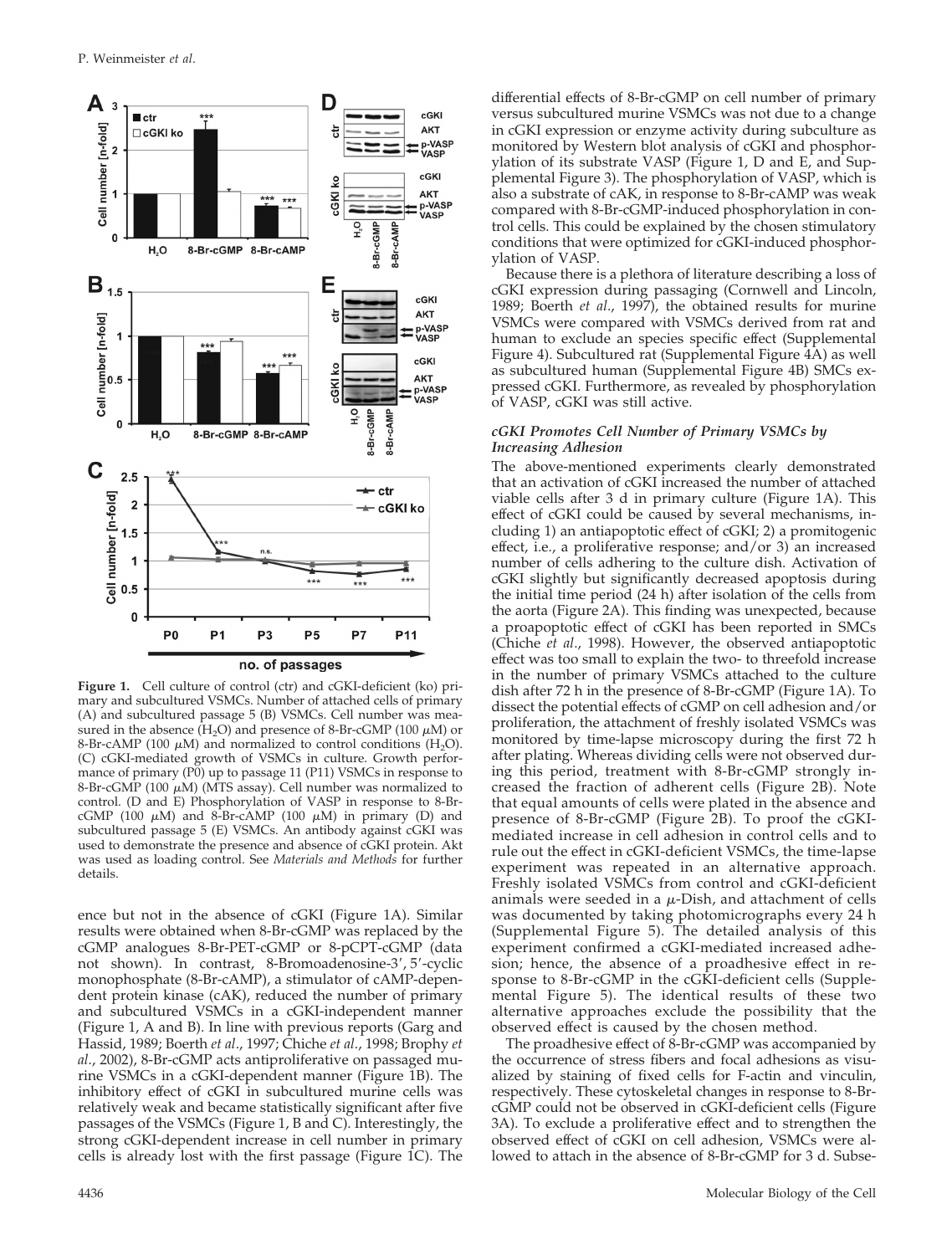

**Figure 2.** Analysis of apoptosis and cell attachment kinetics. (A) Analysis of apoptosis of primary control and cGKI-deficient VSMCs. Representative original measurements of primary control VSMCs after 6 h in suspension in the absence  $(H_2O)$  and presence of 8-Br-cGMP (1 mM). Cells were labeled with Annexin V and PI. The time course of the appearance of apoptotic cells (Annexin V-positive and PI-negative) in control and cGKI-deficient cell preparations is shown in the bottom diagrams. (B) Analysis of cell number and attachment by time-lapse videomicroscopy. VSMCs were plated in the absence  $(H_2O)$  and presence of 8-Br-cGMP (1 mM) and monitored for 72 h. Representative pictures are shown at the indicated times. Arrows highlight individual cells during the time of observation. The number of adherent and floating cells in the absence and presence of 8-Br-cGMP was determined for each microscopic field (bottom).

quently, adherent cells were exposed to 8-Br-cGMP for further 3 d. A slight, although significant increase in cell number could be observed (Figure 3B), confirming a previous observation (Wolfsgruber *et al*., 2003). These results indicated that the cGMP/cGKI-stimulated increase in cell number at 72 h of primary culture was mainly due to an increase in the efficiency of cell adhesion rather than to an effect on cell proliferation or apoptosis.

# *Adhesion of Primary VSMCs Is Mediated by Inhibition of the RhoA/Rho Kinase Pathway*

Cell adhesion is regulated by a number of signaling pathways, including the RhoA/Rho kinase pathway (Ridley and Hall, 1992; Rottner *et al*., 1999; Worth *et al*., 2004). The small GTPase RhoA is a known substrate of cGKI (Sauzeau *et al*., 2003; Rolli-Derkinderen *et al*., 2005). As expected from a previous report (Sauzeau *et al*., 2003), treatment of primary VSMCs with 8-Br-cGMP increased the amount of total RhoA protein in control but not in cGKI-deficient cells (Figure 4A), indicating that activation of cGKI increased the RhoA concentration. This effect on the RhoA protein level could be mediated via phosphorylation of RhoA at Ser188, thereby possibly affecting RhoA activity by stabilization of an inactive, cytosolic RhoA-guanosine triphosphate (GTP)/GDP dissociation inhibitor (GDI) complex (Sauzeau *et al*., 2000; Rolli-Derkinderen *et al*., 2005). Indeed, activation of RhoA via the thromboxane receptor agonist U-46619 (Wettschureck and Offermanns, 2005; Rieken *et al*., 2006) was efficiently blocked in the presence of 8-Br-cGMP (Figure 4B), as shown previously (Sauzeau *et al*., 2000; Seko *et al*., 2003). In line with a role of RhoA in VSMC adhesion, the number of adhering primary cells was suppressed by U-46619. Importantly, 8-Br-cGMP prevented the inhibitory effect of U-46619 in control but not cGKI-deficient cells (Figure 4C). The antiadhesive effect of U-46619 treatment was also reflected by a strong reduction in F-actin and vinculin staining (Figure 4D). These results support the notion that the proadhesive effect of cGMP/cGKI is mediated, at least in part, via inhibition of RhoA signaling.

A well characterized downstream target of RhoA is Rho kinase. Inhibition of this kinase has been reported to increase cell adhesion (Koga *et al*., 2006). Addition of the Rho kinase inhibitor H1152 to the primary VSMCs mimicked the effects of 8-Br-cGMP on cell number and morphology (Figure 5). Similar results were obtained with Y27632, another well known Rho kinase inhibitor (data not shown). The observations that coapplication of 8-Br-cGMP and H1152 did not cause an additive effect (Figure 6C) and that H1152 also led to an increase in cell number of cGKI-deficient cells (Figure 5A) suggested that cGKI and Rho kinase are components of the same pathway and that Rho kinase acts downstream of cGKI.

#### *cGKI-stimulated Adhesion Is Mediated via Integrins*

It is generally accepted that adhesion of cells is linked to integrins (Schwartz *et al*., 1995; Berrier and Yamada, 2007). To analyze whether integrins are also involved in cGKImediated adhesion, primary VSMCs derived from control and cGKI-deficient mice were labeled for  $\beta_1$  and  $\beta_3$  integrins, two integrins that are known to be important for adhesion. Both integrins could be detected on the cell surface by flow cytometry. Addition of 8-Br-cGMP increased the mean fluorescence signal for  $\beta_1$  and  $\beta_3$  integrins, indicating an increase in integrin presentation at the cell membrane. This effect could only be detected in control but not in cGKI-deficient cells (Figure 6A). To determine whether  $\beta_1$ and/or  $\beta_3$  integrins were functionally involved in cGKIdependent adhesion of primary VSMCs, the number of attached cells was analyzed in the presence of  $\beta_1$  and/or  $\beta_3$ blocking antibodies. As shown in Figure 6B, 8-Br-cGMP– stimulated adhesion was reduced by antibodies against  $\beta_1$ as well as  $\beta_3$  integrin. Moreover, coadministration of both antibodies resulted in an additive effect and abolished the proadhesive effect of 8-Br-cGMP. Importantly, the integrinblocking antibodies decreased the proadhesive stimulation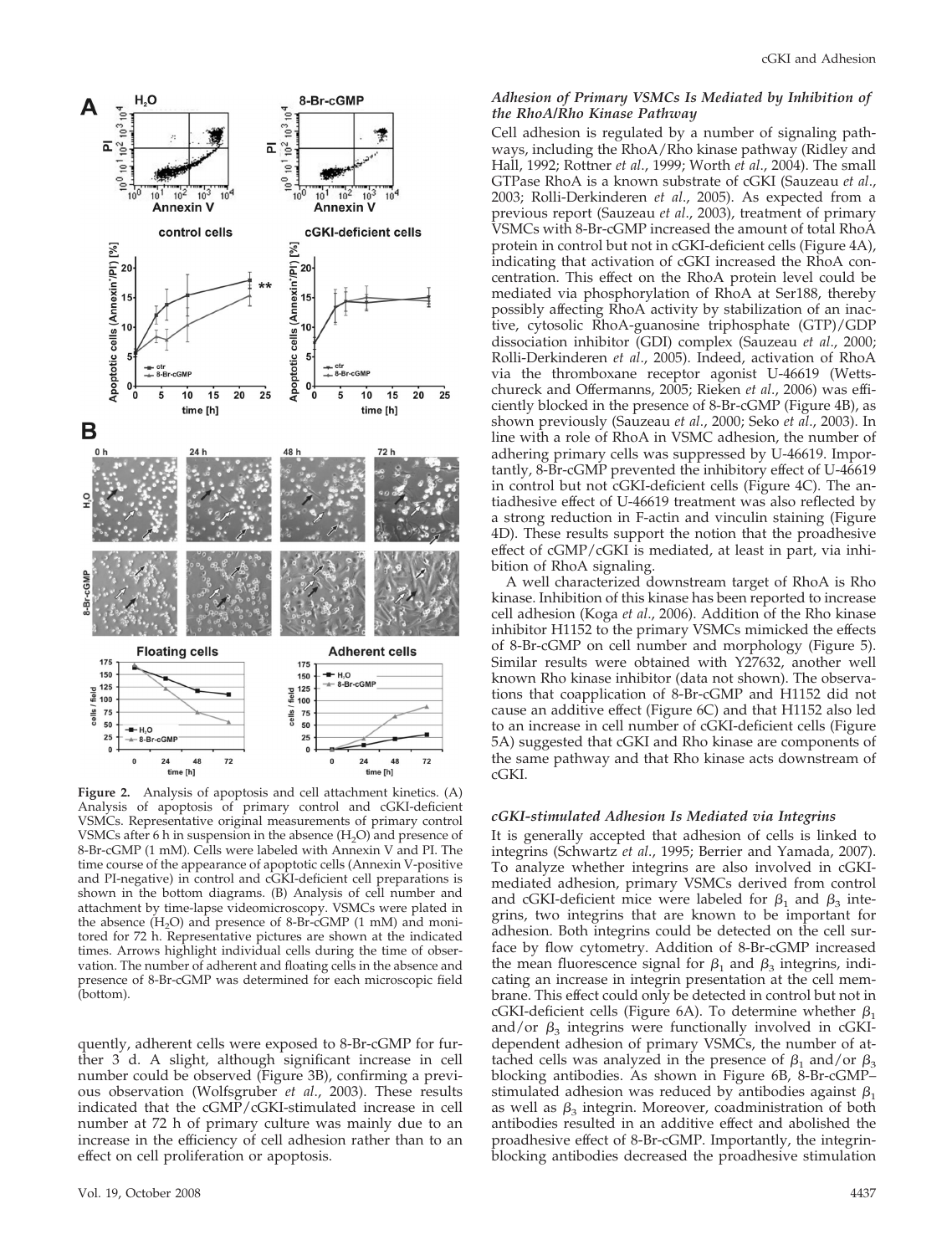

**Figure 3.** Analysis of cell adhesion and proliferation. (A) Cytoskeletal staining of primary control and cGKI-deficient VSMCs. Cells were grown on glass coverslips for 24 and 48 h in the absence  $(H_2O)$  or presence of 8-Br-cGMP (1 mM). VSMCs were stained for F-Actin (red) and vinculin (green) as marker for focal adhesions. Photographs were taken with a confocal microscope (TCS NT; Leica). (B) Primary VSMCs were grown for 72 h under control conditions. Subsequently, 8-Br-cGMP (100  $\mu$ M) was added for additional 72 h.

elicited by the Rho kinase inhibitor H1152 to a similar extent (Figure 6C), corroborating the view that cGMP/cGKI stimulates integrin exposure and cell adhesion via inhibition of Rho kinase.

#### **DISCUSSION**

cGKI is an important regulator of many smooth muscle functions, including VSMC growth, adhesion, proliferation, and apoptosis (Hofmann *et al*., 2006; Lincoln *et al*., 2006). Many in vitro studies demonstrated an antiproliferative effect of cGMP and cGKI signaling in subcultured VSMCs (Garg and Hassid, 1989; Hassid *et al*., 1994; Li and Sun, 2005), VSMC-derived cell lines (Capey *et al*., 2007) or VSMCs that have been transfected with cGKI (Boerth *et al*., 1997; Browner *et al*., 2004; Dey *et al*., 2005). In agreement with these studies, we find that activation of the cGMP/cGKI pathway slightly inhibited proliferation of passaged murine VSMCs. In passaged murine VSMCs, the mechanism(s) leading to a reduction in cell number by cGMP is not clear. Inhibition was not associated with a loss of cGKI or its activity and in fact required the presence of cGKI. Furthermore, it is important to note that control and cGKI-deficient VSMCs showed similar basal properties and phenotypes



**Figure 4.** Adhesion of VSMCs is mediated by inhibition of RhoA. (A) Western blot analysis of total RhoA protein. Primary control (ctr) and cGKI-deficient ( $\overline{k}$ o) VSMCs were grown in the absence ( $H_2$ O) and presence of 8-Br-cGMP (100  $\mu$ M) for 72 h. Cells were harvested, and protein lysates were subjected to Western blot (left).  $\beta$ -Actin was used as loading control. RhoA expression was quantified using the AIDA software by normalizing each RhoA band to its respective loading control  $(n = 7 \text{ ctr}; n = 3 \text{ ko}).$ The ratio of the values obtained after 8-Br-cGMP treatment to those after H<sub>2</sub>O treatment is expressed as Expression [n-fold] (right). (B) G-Lisa RhoA assay. RhoA activity (RhoA-GTP) was determined in primary control VSMCs that were grown for 72 h in the absence  $(H_2O)$  or presence of 8-Br-cGMP (100  $\mu$ M). Cells were treated with U-46619 (3  $\mu$ M) 5 min before lysis to increase RhoA-GTP levels as indicated. All values ( $n = 3$  for each condition) were normalized to  $control$   $(H<sub>2</sub>O)$ .  $(C)$  Primary control  $(ctr)$  and  $cGKI$ deficient (ko) VSMCs were grown for 72 h in the absence  $(H_2O)$  and presence of 8-Br-cGMP (100  $\mu$ M) and/or U-46619 (3  $\mu$ M) as indicated. The number of cells was determined by the MTS assay. (D) Primary control cells were grown for 72 h in the absence  $(H_2O)$  or presence of 8-Br-cGMP (100  $\mu$ M) or U-46619 (3  $\mu$ M) and then stained for F-actin (red), vinculin (green), and DNA (Hoechst). White bar, 50  $\mu$ m. Photographs were taken with a confocal microscope (LSM 510; Carl Zeiss).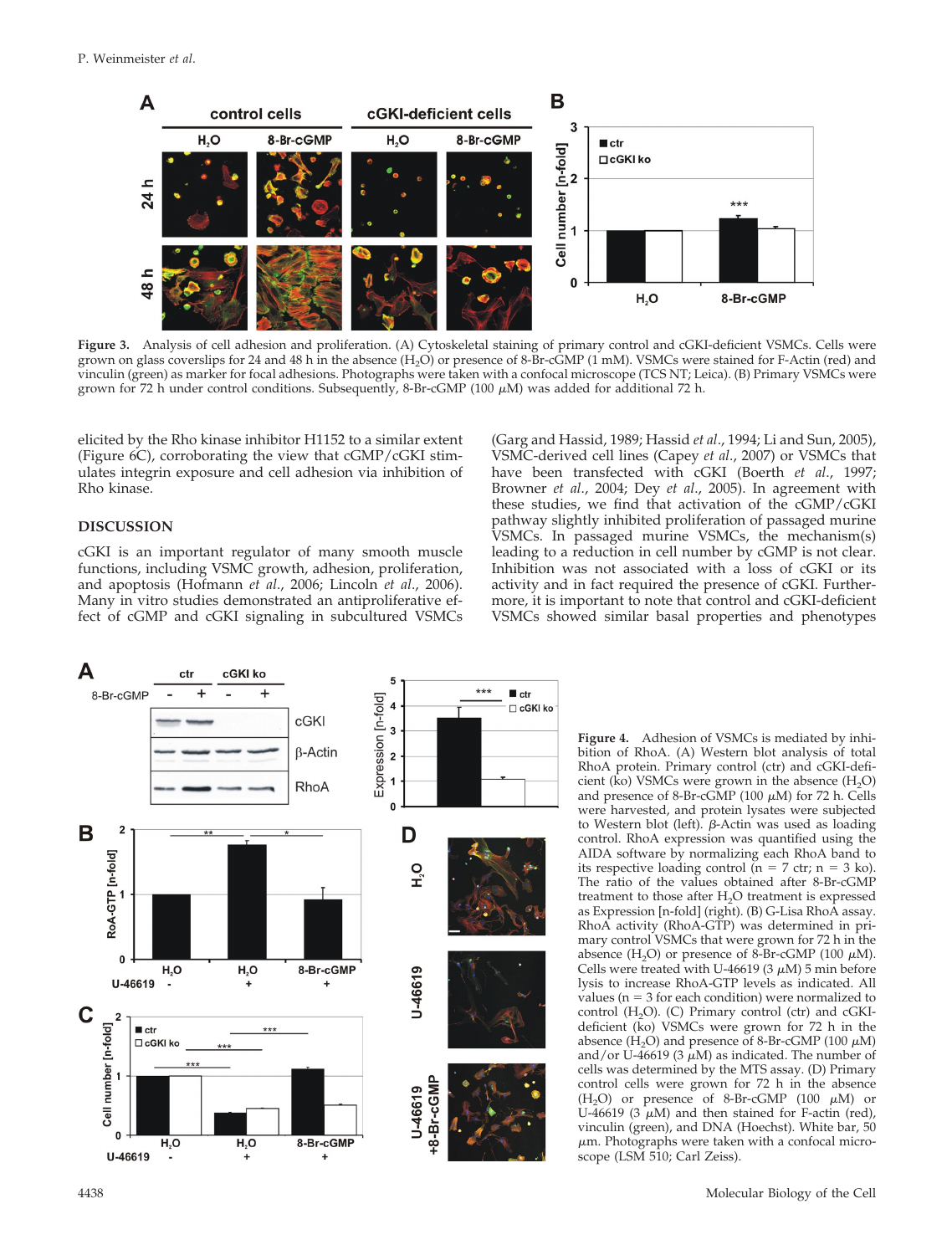

**Figure 5.** Adhesion of VSMCs is mediated by inhibition of Rho kinase. (A) Cell number of primary control (ctr) and cGKI-deficient (ko) VSMCs in the absence  $(H<sub>2</sub>O)$  and presence of 8-Br-cGMP (100)  $\mu$ M) or H1152 (0.3  $\mu$ M). (B) Photographs of primary control cells were taken with a confocal microscope (LSM 510; Carl Zeiss) after 72 h in culture in the absence  $(H_2O)$  and presence of 8-Br-cGMP (100  $\mu$ M) or H1152 (0.3  $\mu$ M). Cells were stained for F-actin (red), vinculin (green), and DNA (Hoechst). The merge of F-actin and vinculin staining is yellow. White bar, 50  $\mu$ m.

under standard culture conditions (Supplemental Figure 2 and Figure 3A). These results suggest that the phenotypic modulation of VSMCs during passages requires unknown factors in addition to a potential change in cGKI expression level.

In contrast to passaged VSMCs, the present work clearly demonstrates that cGKI activation increases the number of attached primary, freshly isolated VSMCs. The cGMP/ cGKI-dependent increase in cell number was mainly mediated via an increase in cell adhesion as shown by 1) timelapse microscopy, 2) enhanced exposure of integrin  $\beta_1$  and  $\beta_3$  on the cell surface; and 3) inhibition of enhanced adhesion by antibodies that block  $\beta_1$  and  $\beta_3$  integrins. The proadhesive effect is the major cause of the cGKI-dependent increase in the number of primary VSMCs after 72 h in culture. The anti-apoptotic (Figure 2A) and proproliferative (Figure 3B) properties of the cGMP/cGKI pathway had a minor, although significant effect on the cell number.

The effect of cGMP/cGKI-signaling on apoptosis is discussed controversial. In SMCs, cGKI has been reported to have a proapoptotic effect (Pollman *et al*., 1996; Chiche *et al*., 1998). In contrast, an antiapoptotic effect of cGKI has been documented for neuronal cells (Fiscus, 2002; Ha *et al*., 2003). The different results reported for SMCs might be related to the major differences in the chosen cell system. In contrast to our study, Chiche *et al*. (1998) used subcultured cells that were transfected with cGKI. The newly identified role for cGKI to increase adhesion of primary VSMCs might represent a protective mechanism against anoikis. It is well accepted that adhesion to the extracellular matrix is necessary for survival of differentiated adherent cells in the cardiovascular system, including endothelial cells, smooth muscle cells, fibroblasts, and cardiac myocytes (Michel, 2003).



**Figure 6.** cGKI-dependent adhesion is mediated by  $\beta_1$  and  $\beta_3$  integrins. (A) Analysis of integrin surface exposure by flow cytometry. Labeling of  $\beta_1$  and  $\beta_3$  integrins on primary control VSMCs that were grown for  $24$  h in suspension in the absence  $(H_2O)$  or presence of 8-Br-cGMP (1 mM). The control cells show an increased mean fluorescence signal for  $\beta_3$  integrins in response to 8-Br-cGMP (left). The statistic evaluation of the  $\beta_1$  and  $\beta_3$  integrin signal in control (ctr) and cGKI-deficient (ko) VSMCs in response to 8-Br-cGMP is shown (right). Data shown were from one out of three experiments with similar results. Each experiment consisted of six independent samples. Values represent the change in fluorescence in the presence of 8-Br-cGMP compared with control (H<sub>2</sub>O). (B) Integrin-mediated adhesion of primary control VSMCs in response to 8-Br-cGMP. The MTS-assay was performed with primary VSMCs that were grown for 72 h in the absence or presence of 8-Br-cGMP (1 mM) and integrin blocking antibodies (25  $\mu$ g/ml) as indicated. Cell numbers were normalized to the value obtained in the absence of compounds. Increased adhesion in response to 8-Br-cGMP is significantly reduced upon treatment with either  $\beta$  integrin blocking antibody. (C) Comparison of integrin-mediated adhesion of primary control VSMCs in response to 8-Br-cGMP and H1152. Primary control VSMCs were grown for 72 h in the absence or presence of 8-Br-cGMP (1 mM) or H1152 (0.3  $\mu$ M) and integrin blocking antibodies (25  $\mu$ g/ml each) as indicated. Cell number was assayed by the TB method and normalized to the value obtained in the absence of compounds.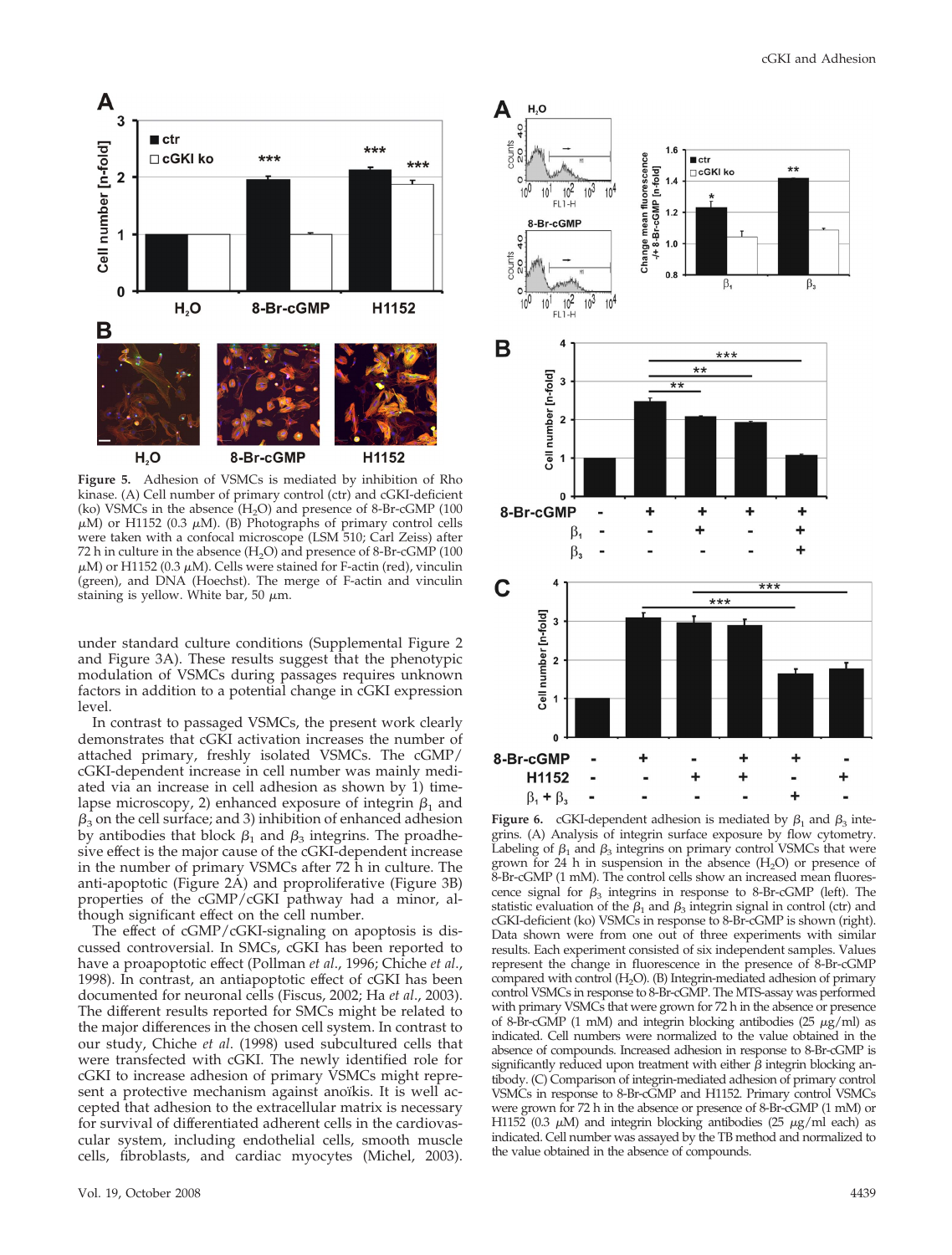Therefore, it is likely that cGKI exerts different effects in primary and passaged VSMCs.

The cGKI is known to relax smooth muscle by several mechanisms, including inhibition of  $Ca^{2+}$  sensitization of contraction via inhibition of RhoA/Rho kinase signaling (Somlyo and Somlyo, 2003). This article adds a novel role to the interaction between the cGMP/cGKI and the RhoA/Rho kinase signaling pathways in murine VSMCs. Activation of cGKI inhibits RhoA/Rho kinase signaling, resulting in increased adhesion via  $\beta_1$  and  $\beta_3$  integrins of primary murine VSMCs. It is well accepted that RhoA/Rho kinase is involved in cell adhesion (Ridley and Hall, 1992; Burridge and Wennerberg, 2004). Here, we provide strong evidence that cGKI stimulates the attachment of primary, freshly isolated VSMCs by inhibition of the RhoA/Rho kinase pathway. The effects of 8-Br-cGMP and the Rho kinase inhibitor H1152 on cell number were not additive, and the effects of pharmacologic manipulation of RhoA and Rho kinase were independent of the genotype. In contrast, activation of cGKI efficiently suppressed RhoA activation by the thromboxane receptor agonist U-46619 as well as the U-46619-induced decrease of the number of attached cells. These results suggest that cGMP/cGKI and RhoA/Rho kinase are components of the same signaling pathway and converge in regulating cell adhesion. cGKI is downstream of the thromboxane receptor but acts upstream of RhoA and Rho kinase. Indeed, cGKI has been reported to phosphorylate and thereby stabilize the RhoA protein in an inactive RhoA-GTP/GDI complex, leading to an increase in total RhoA protein (Sauzeau *et al*., 2000; Rolli-Derkinderen *et al*., 2005).

Whether RhoA stimulates or inhibits adhesion seems to depend on the cell type and culture conditions (Ridley and Hall, 1992; Laudanna *et al*., 1996; Schoenwaelder *et al*., 2002; Worthylake and Burridge, 2003; Vielkind *et al*., 2005; Slotta *et al*., 2006). Increased adhesion after blockade of Rho kinase has also been described by others (Kim *et al*., 2005; Koga *et al*., 2006). Koga *et al*. (2006) demonstrated that inhibition of Rho kinase in human trabecular meshwork cells causes increased adhesion but that it had no influence on proliferation (Koga *et al*., 2006). The signaling networks linking RhoA and integrins vary according to the mode of cell growth, such as adhesion of a floating cell to the substratum, spreading, or migration (Schwartz and Shattil, 2000; Danen *et al*., 2002). For example, inhibition of RhoA/Rho kinase in leukocytes elevates integrin-mediated adhesion (Liu *et al*., 2002; Worthylake and Burridge, 2003). The present study indicates that a similar mechanism was observed in primary VSMCs as shown by 1) a reduction in the number of attached cells upon stimulation with the thromboxane receptor agonist U-46619 that activates RhoA, 2) stimulation of the attached cell number by inhibition of Rho kinase with H1152 or Y27632, and 3) a decrease of the attached cell number in response to 8-Br-cGMP or H1152 by blocking  $\beta_1$  and  $\beta_3$ integrins.

Integrins have a pivotal role in mediating processes such as adhesion, migration, and cell–cell contacts. To allow these different processes, the expression of integrins is tightly regulated during development. For example in adult human aortic VSMCs  $\alpha_1\beta_1$  integrin is highly expressed, representing a resting, contractile phenotype, and it is strongly reduced or lost, with the beginning of cell culture (Belkin *et al*., 1990). In line with these findings, a recent study using a conditional  $\beta_1$  integrin knockout model showed that the lack of  $\beta_1$  integrin in VSMCs causes a synthetic phenotype (Abraham *et al*., 2008). These data support the notion that integrins have major impact on the phenotype of VSMCs that may be modulated by cGKI.

In summary, we show that cGKI promotes integrin-mediated adhesion of primary VSMCs by inhibiting the RhoA/ Rho kinase pathway.

# **ACKNOWLEDGMENTS**

We thank Dr. Wolfgang Erl for kindly providing the SMCs of human and rat origin. We also thank Sabine Brummer, Teodora Kennel, and Barbara Böhlig, who were instrumental to many experiments. This work was supported by grants from the Deutsche Forschungsgemeinschaft and Fonds der Chemischen Industrie.

# **REFERENCES**

Abraham, S., Kogata, N., Fassler, R., and Adams, R. H. (2008). Integrin beta1 subunit controls mural cell adhesion, spreading, and blood vessel wall stability. Circ. Res. *102*, 562–570.

Anderson, P. G., Boerth, N. J., Liu, M., McNamara, D. B., Cornwell, T. L., and Lincoln, T. M. (2000). Cyclic GMP-dependent protein kinase expression in coronary arterial smooth muscle in response to balloon catheter injury. Arterioscler. Thromb. Vasc. Biol. *20*, 2192–2197.

Belkin, V. M., Belkin, A. M., and Koteliansky, V. E. (1990). Human smooth muscle VLA-1 integrin: purification, substrate specificity, localization in aorta, and expression during development. J. Cell Biol. *111*, 2159–2170.

Berrier, A. L., and Yamada, K. M. (2007). Cell-matrix adhesion. J. Cell Physiol. *213*, 565–573.

Boerth, N. J., Dey, N. B., Cornwell, T. L., and Lincoln, T. M. (1997). Cyclic GMP-dependent protein kinase regulates vascular smooth muscle cell phenotype. J. Vasc. Res. *34*, 245–259.

Brophy, C. M., Woodrum, D. A., Pollock, J., Dickinson, M., Komalavilas, P., Cornwell, T. L., and Lincoln, T. M. (2002). cGMP-dependent protein kinase expression restores contractile function in cultured vascular smooth muscle cells. J. Vasc. Res. *39*, 95–103.

Browner, N. C., Dey, N. B., Bloch, K. D., and Lincoln, T. M. (2004). Regulation of cGMP-dependent protein kinase expression by soluble guanylyl cyclase in vascular smooth muscle cells. J. Biol. Chem. *279*, 46631–46636.

Burridge, K., and Wennerberg, K. (2004). Rho and Rac take center stage. Cell *116*, 167–179.

Capey, S., Mosedale, J. G., and van den Berg, C. W. (2007). Characterisation of the complement susceptibility of the rat aortic smooth muscle cell line A7r5. Mol. Immunol. *44*, 608–614.

Chiche, J. D., Schlutsmeyer, S. M., Bloch, D. B., de la Monte, S. M., Roberts, J. D., Jr., Filippov, G., Janssens, S. P., Rosenzweig, A., and Bloch, K. D. (1998). Adenovirus-mediated gene transfer of cGMP-dependent protein kinase increases the sensitivity of cultured vascular smooth muscle cells to the antiproliferative and pro-apoptotic effects of nitric oxide/cGMP. J. Biol. Chem. *273*, 34263–34271.

Cornwell, T. L., and Lincoln, T. M. (1989). Regulation of intracellular Ca<sup>2+</sup> levels in cultured vascular smooth muscle cells. Reduction of Ca<sup>2+</sup> by atriopeptin and 8-bromo-cyclic GMP is mediated by cyclic GMP-dependent protein kinase. J. Biol. Chem. *264*, 1146–1155.

Danen, E. H., Sonneveld, P., Brakebusch, C., Fassler, R., and Sonnenberg, A. (2002). The fibronectin-binding integrins alpha5beta1 and alphavbeta3 differentially modulate RhoA-GTP loading, organization of cell matrix adhesions, and fibronectin fibrillogenesis. J. Cell Biol. *159*, 1071–1086.

Dey, N. B., Foley, K. F., Lincoln, T. M., and Dostmann, W. R. (2005). Inhibition of cGMP-dependent protein kinase reverses phenotypic modulation of vascular smooth muscle cells. J. Cardiovasc. Pharmacol. *45*, 404–413.

Feil, R., Lohmann, S. M., de Jonge, H., Walter, U., and Hofmann, F. (2003). Cyclic GMP-dependent protein kinases and the cardiovascular system: insights from genetically modified mice. Circ. Res. *93*, 907–916.

Fiscus, R. R. (2002). Involvement of cyclic GMP and protein kinase G in the regulation of apoptosis and survival in neural cells. Neurosignals *11*, 175–190.

Garg, U. C., and Hassid, A. (1989). Nitric oxide-generating vasodilators and 8-bromo-cyclic guanosine monophosphate inhibit mitogenesis and proliferation of cultured rat vascular smooth muscle cells. J. Clin. Invest *83*, 1774–1777.

Ha, K. S., Kim, K. M., Kwon, Y. G., Bai, S. K., Nam, W. D., Yoo, Y. M., Kim, P. K., Chung, H. T., Billiar, T. R., and Kim, Y. M. (2003). Nitric oxide prevents 6-hydroxydopamine-induced apoptosis in PC12 cells through cGMP-dependent PI3 kinase/Akt activation. FASEB J. *17*, 1036–1047.